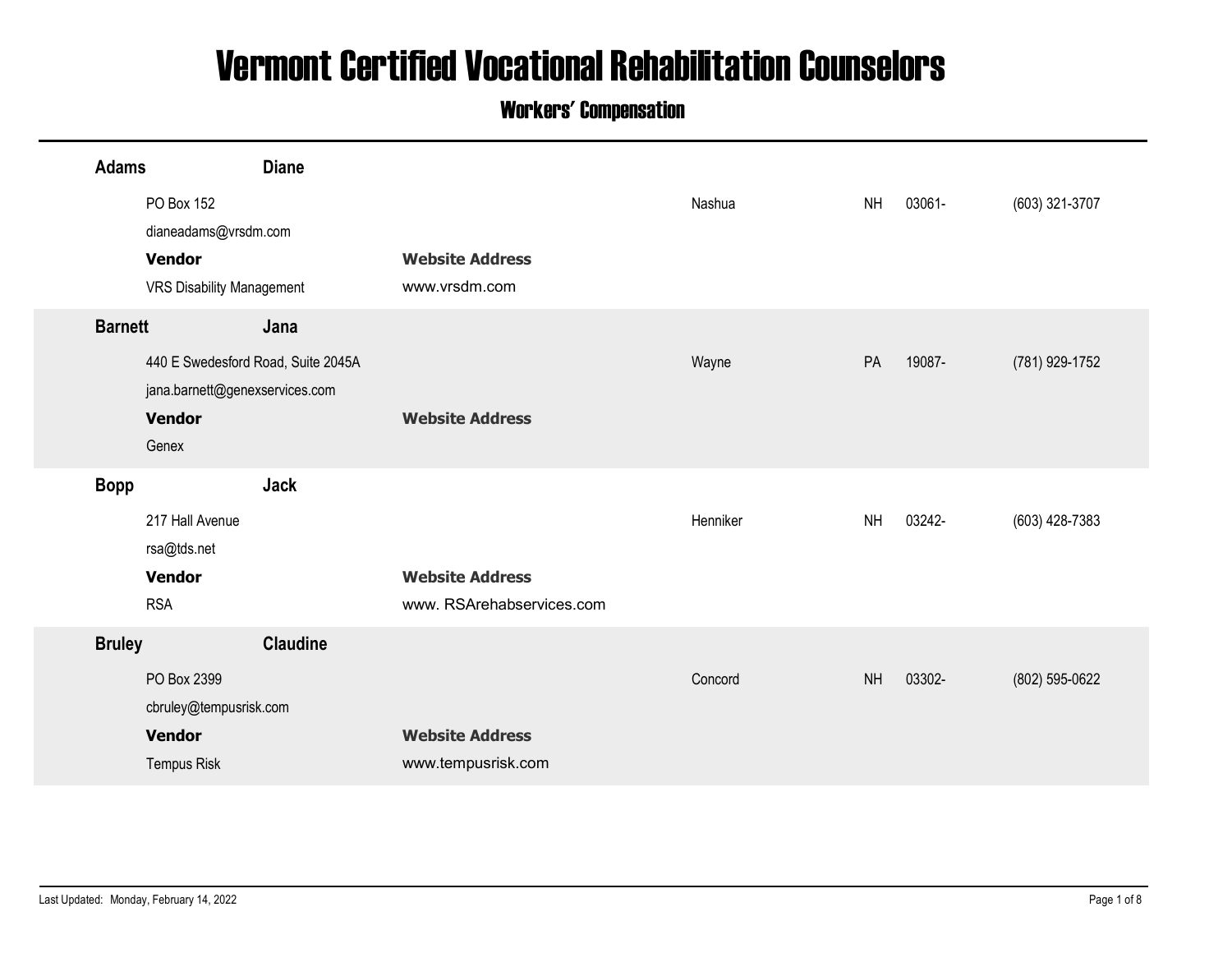| <b>Burns</b>     |                                              | Wendy                                         |             |           |        |                |
|------------------|----------------------------------------------|-----------------------------------------------|-------------|-----------|--------|----------------|
|                  | Office: Colchester, VT/Mail: 24 Eastman Ave. |                                               | Bedford     | <b>NH</b> | 03110- | (802) 999-6941 |
|                  | rehabwendy@myfairpoint.net                   |                                               |             |           |        |                |
|                  | <b>Vendor</b><br>Wagner Rehabilitation       | <b>Website Address</b><br>www.wagnerrehab.com |             |           |        |                |
| <b>Chartrand</b> |                                              | <b>Michael</b>                                |             |           |        |                |
|                  | PO Box 2399                                  |                                               | Concord     | nh        | 03302- | (802) 461-6968 |
|                  | mchartrand@tempusrisk.com                    |                                               |             |           |        |                |
|                  | <b>Vendor</b>                                | <b>Website Address</b>                        |             |           |        |                |
|                  | Tempus                                       | www.tempusrisk.com                            |             |           |        |                |
| Chase            | 305 North Main Street                        | <b>Susan</b>                                  | Andover     | MA        | 01810- | (508) 883-8517 |
|                  | schase@ornetwork.biz                         |                                               |             |           |        |                |
|                  | <b>Vendor</b>                                | <b>Website Address</b>                        |             |           |        |                |
|                  | Occupational Resource Network                |                                               |             |           |        |                |
| Curtin           |                                              | Donna                                         |             |           |        |                |
|                  | PO Box 1381<br>donna_curtin@corvel.com       |                                               | Montpelier  | VT        | 05601- | (802) 359-3151 |
|                  | <b>Vendor</b>                                | <b>Website Address</b>                        |             |           |        |                |
|                  | Corvel                                       |                                               |             |           |        |                |
|                  |                                              | Dawn                                          |             |           |        |                |
| <b>Daley</b>     |                                              |                                               |             |           |        |                |
|                  | 4009 W 49th Street, Suite 201                |                                               | Sioux Falls | SD        | 57106- | (218) 366-5411 |
|                  | dawn.daley@paradigmcorp.com<br>Vendor        | <b>Website Address</b>                        |             |           |        |                |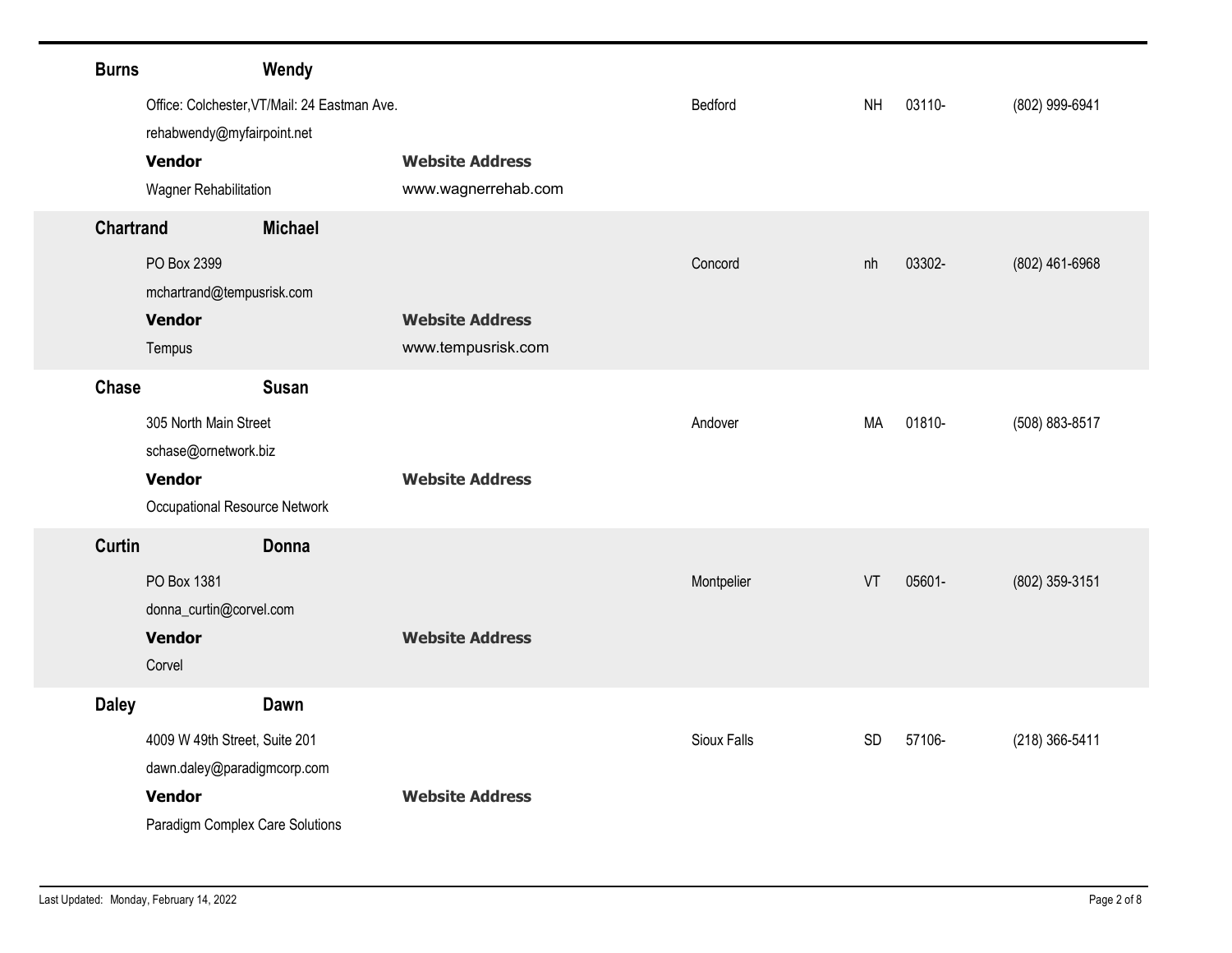| Eaton                    |                                            | Kenneth                                                                                   |                                                |             |           |        |                |
|--------------------------|--------------------------------------------|-------------------------------------------------------------------------------------------|------------------------------------------------|-------------|-----------|--------|----------------|
| <b>Vendor</b>            | 30 Cedar Street<br>keneaton1952@gmail.com  |                                                                                           | <b>Website Address</b>                         | Brattleboro | VT        | 05302- | (802) 376-3625 |
| Eaton VR<br>Fotinopoulos |                                            | George                                                                                    |                                                |             |           |        |                |
| <b>Vendor</b>            | PO Box 8643<br>vermontrehab@icloud.com     |                                                                                           | <b>Website Address</b>                         | Burlington  | VT        | 05402- | (802) 862-8899 |
|                          | Self-Employed                              |                                                                                           |                                                |             |           |        |                |
| Jaquith                  |                                            | Stephanie<br>440 East Swedesford Road, Suite 2045A<br>stephanie.jaquith@genexservices.com |                                                | Wayne       | PA        | 19087- | (774) 641-0845 |
| <b>Vendor</b><br>Genex   |                                            |                                                                                           | <b>Website Address</b>                         |             |           |        |                |
| <b>Jenkins</b>           |                                            | Robert                                                                                    |                                                |             |           |        |                |
|                          | 41 Nagog Park<br>robert_jenkins@corvel.com |                                                                                           |                                                | Acton       | MA        | 01720- | (978) 266-5200 |
| <b>Vendor</b><br>Corvel  |                                            |                                                                                           | <b>Website Address</b>                         |             |           |        |                |
| Kackenmeister            |                                            | Eileen                                                                                    |                                                |             |           |        |                |
|                          |                                            | 500 North Commercial Street, Suite 301<br>ekackenmeister@windhamgroup.com                 |                                                | Manchester  | <b>NH</b> | 03101- | (603) 772-2829 |
| <b>Vendor</b>            | Windham Group                              |                                                                                           | <b>Website Address</b><br>www.windhamgroup.com |             |           |        |                |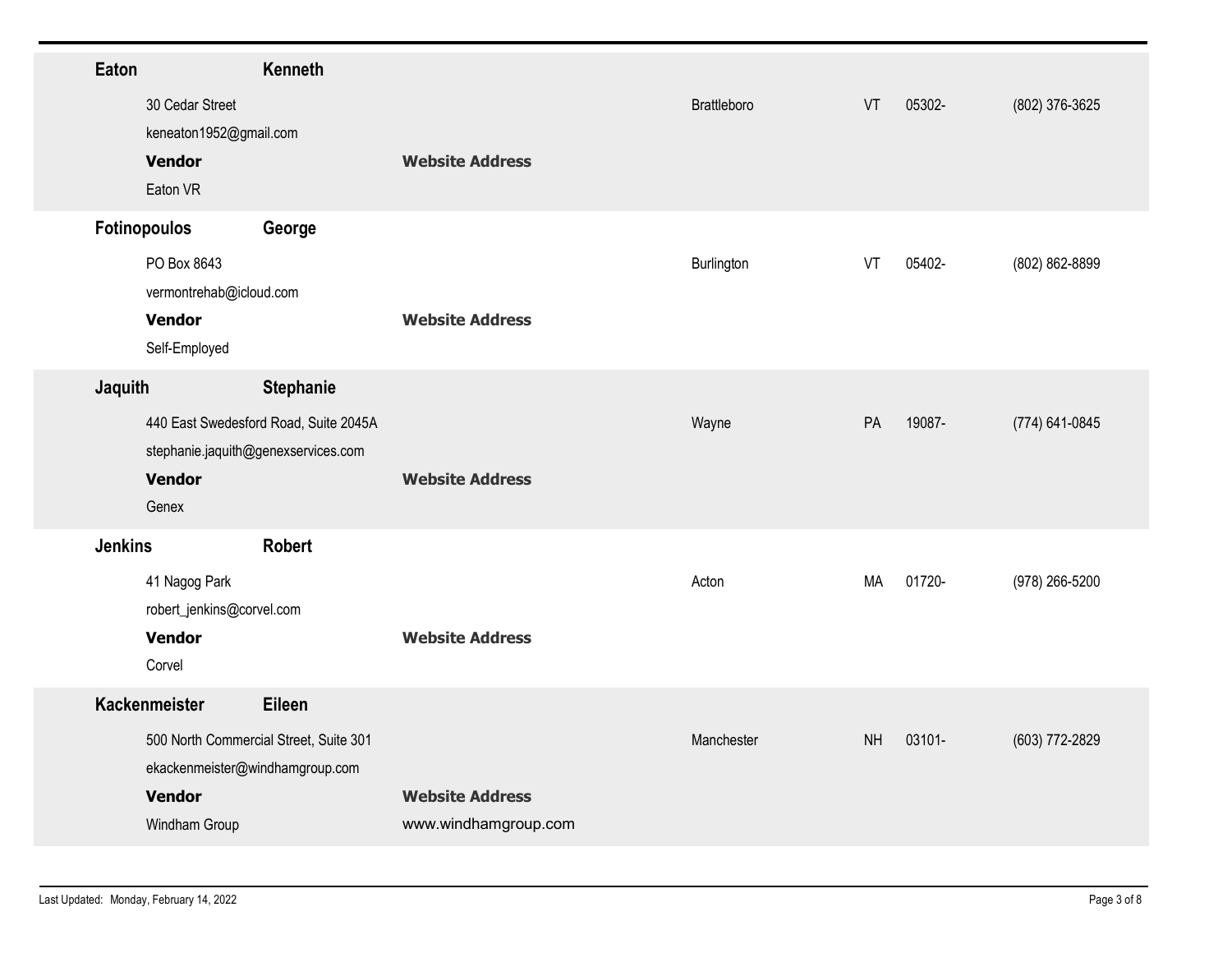| Kearon, CDMS<br>PO Box 905<br><b>Vendor</b>                          | Coleen<br>coleenkearon@vrsdm.com<br><b>VRS Disability Management</b>                     | <b>Website Address</b><br>www.vrsdm.com        | Montpelier | VT<br>05601-        | (802) 461-7674 |
|----------------------------------------------------------------------|------------------------------------------------------------------------------------------|------------------------------------------------|------------|---------------------|----------------|
| <b>King</b><br>PO Box 1611<br><b>Vendor</b>                          | <b>Dennis</b><br>dennis.king@rehabsolutions.info<br><b>Comprehensive Rehab Solutions</b> | <b>Website Address</b>                         | Merrimack  | <b>NH</b><br>03054- | (603) 429-1235 |
| <b>Kurimay, CRC</b><br><b>Vendor</b><br>Windham Group                | Carol<br>500 North Commercial Street, Suite 301<br>ckurimay@windhamgroup.com             | <b>Website Address</b><br>www.windhamgroup.com | Manchester | <b>NH</b><br>03101- | (603) 313-0138 |
| Laflamme<br>PO Box 886<br>ecl@avanti-rehab.com<br><b>Vendor</b>      | Elizabeth<br>Avanti Rehabilitation Management                                            | <b>Website Address</b>                         | Meredith   | NH<br>03253-        | (603) 279-7766 |
| Langevin<br>499 Maple Hill Road<br>rehab@pshift.com<br><b>Vendor</b> | Paul<br>Langevin Rehabilitation Serices                                                  | <b>Website Address</b>                         | Johnson    | VT<br>05656-        | (802) 635-7549 |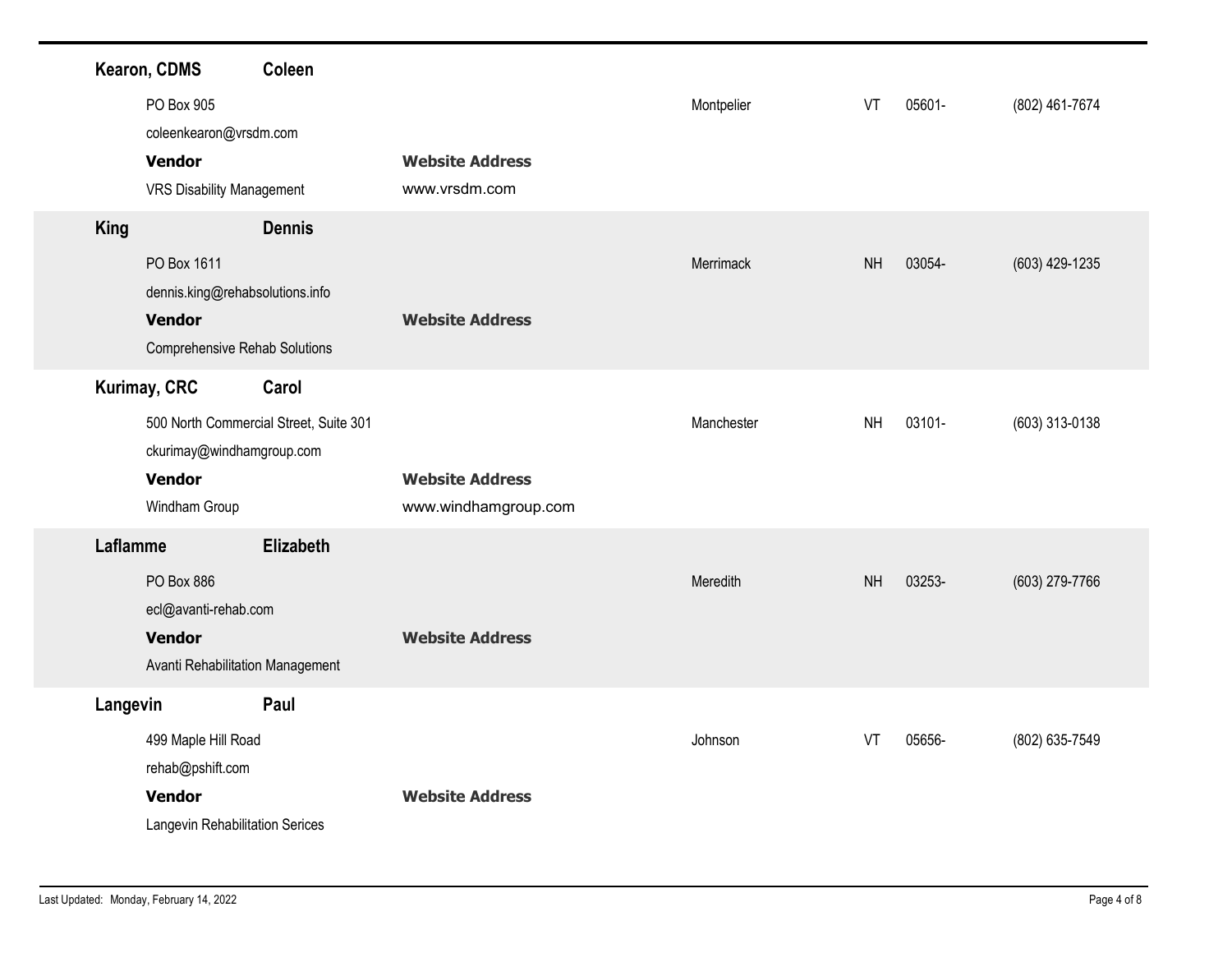| Lawrence       |                                         | Teri                                      |                                   |            |           |        |                |
|----------------|-----------------------------------------|-------------------------------------------|-----------------------------------|------------|-----------|--------|----------------|
|                | PO Box 123                              |                                           |                                   | Worcester  | VT        | 05682- | (802) 505-8085 |
|                | terilawrence@vrsdm.com<br><b>Vendor</b> |                                           | <b>Website Address</b>            |            |           |        |                |
|                | <b>VRS Disability Management</b>        |                                           | www.vrsdm.com                     |            |           |        |                |
| <b>Mann</b>    |                                         | Sandi                                     |                                   |            |           |        |                |
|                | PO Box 65                               |                                           |                                   | Newfane    | VT        | 05345- | (802) 221-0745 |
|                | sandimann@vrsdm.com<br><b>Vendor</b>    |                                           | <b>Website Address</b>            |            |           |        |                |
|                | <b>VRS Disability Management</b>        |                                           | www.vrsdm.com                     |            |           |        |                |
| <b>Martin</b>  |                                         | Laurie                                    |                                   |            |           |        |                |
|                | PO Box 1142                             |                                           |                                   | Merimack   | <b>NH</b> | 03054- | (603) 566-5827 |
|                | LaurieMartin@VRSDM.com<br><b>Vendor</b> |                                           | <b>Website Address</b>            |            |           |        |                |
|                | <b>VRS Disability Management</b>        |                                           | www.vrsdm.com                     |            |           |        |                |
| May            |                                         | John                                      |                                   |            |           |        |                |
|                | PO Box 2399<br>jmay@tempusrisk.com      |                                           |                                   | Concord    | <b>NH</b> | 03302- | (802) 985-0116 |
|                | <b>Vendor</b>                           |                                           | <b>Website Address</b>            |            |           |        |                |
|                | Tempus                                  |                                           | www.tempusrisk.com                |            |           |        |                |
| <b>McKenna</b> |                                         | <b>Brittany</b>                           |                                   |            |           |        |                |
|                | PO Box 404                              | BritMcKenna@VermontVocationalServices.com |                                   | Middlebury | VT        | 05753- | (802) 989-8994 |
|                | <b>Vendor</b>                           |                                           | <b>Website Address</b>            |            |           |        |                |
|                | Vermont Vocational Services             |                                           | www.VermontVocationalServices.com |            |           |        |                |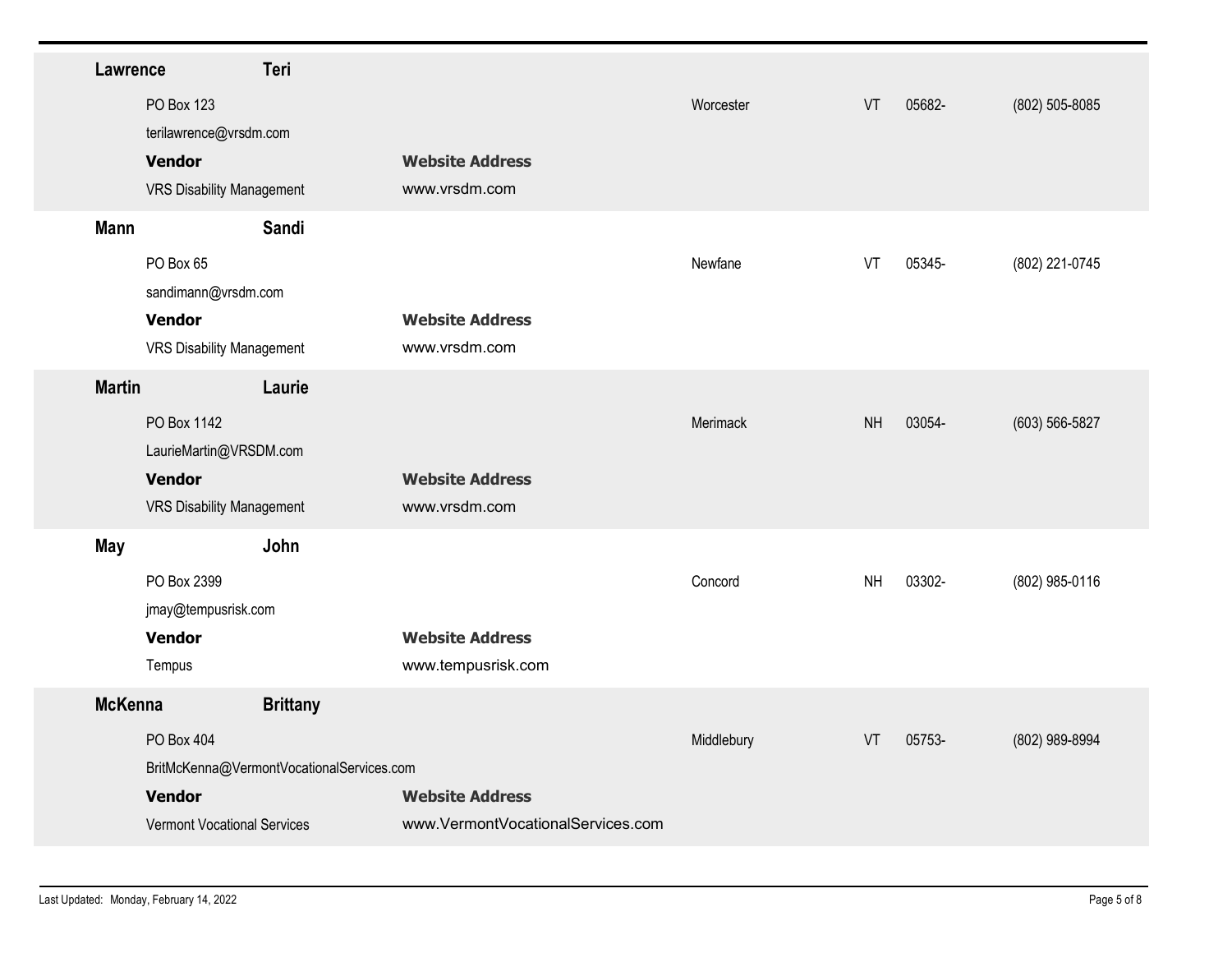| <b>Moore</b>    |                                                                                         | <b>Ashley</b>                       |                                                |            |           |        |                |
|-----------------|-----------------------------------------------------------------------------------------|-------------------------------------|------------------------------------------------|------------|-----------|--------|----------------|
|                 | PO Box 66400<br><b>Vendor</b>                                                           | ashley.moore01@libertymutual.com    | <b>Website Address</b>                         | London     | KY        | 40742- | (781) 471-2381 |
|                 | <b>Liberty Mutual</b>                                                                   |                                     |                                                |            |           |        |                |
| <b>Oemcke</b>   | PO Box 2399<br>eoemcke@tempusrisk.com<br><b>Vendor</b><br><b>Tempus Risk</b>            | Evan                                | <b>Website Address</b>                         | Concord    | <b>NH</b> | 03302- | (413) 333-9337 |
| O'Neill, Jr.    | PO Box 442<br>billoneill@vrsdm.com<br><b>Vendor</b><br><b>VRS Disability Management</b> | William                             | <b>Website Address</b><br>www.vrsdm.com        | Middlebury | vt        | 05753- | (802) 385-1075 |
| <b>Parker</b>   | PO Box 62<br>parkervr@icloud.com<br><b>Vendor</b>                                       | <b>Tammy</b>                        | <b>Website Address</b>                         | Vergennes  | VT        | 05491- | (802) 877-9911 |
| <b>Plaisted</b> | Parker VR                                                                               | Fran                                |                                                |            |           |        |                |
|                 | fplaisted@windhamgroup.com<br><b>Vendor</b><br>Windham Group                            | 500 N. Commercial Street, Suite 301 | <b>Website Address</b><br>www.windhamgroup.com | Manchester | <b>NH</b> | 03101- | (800) 898-0386 |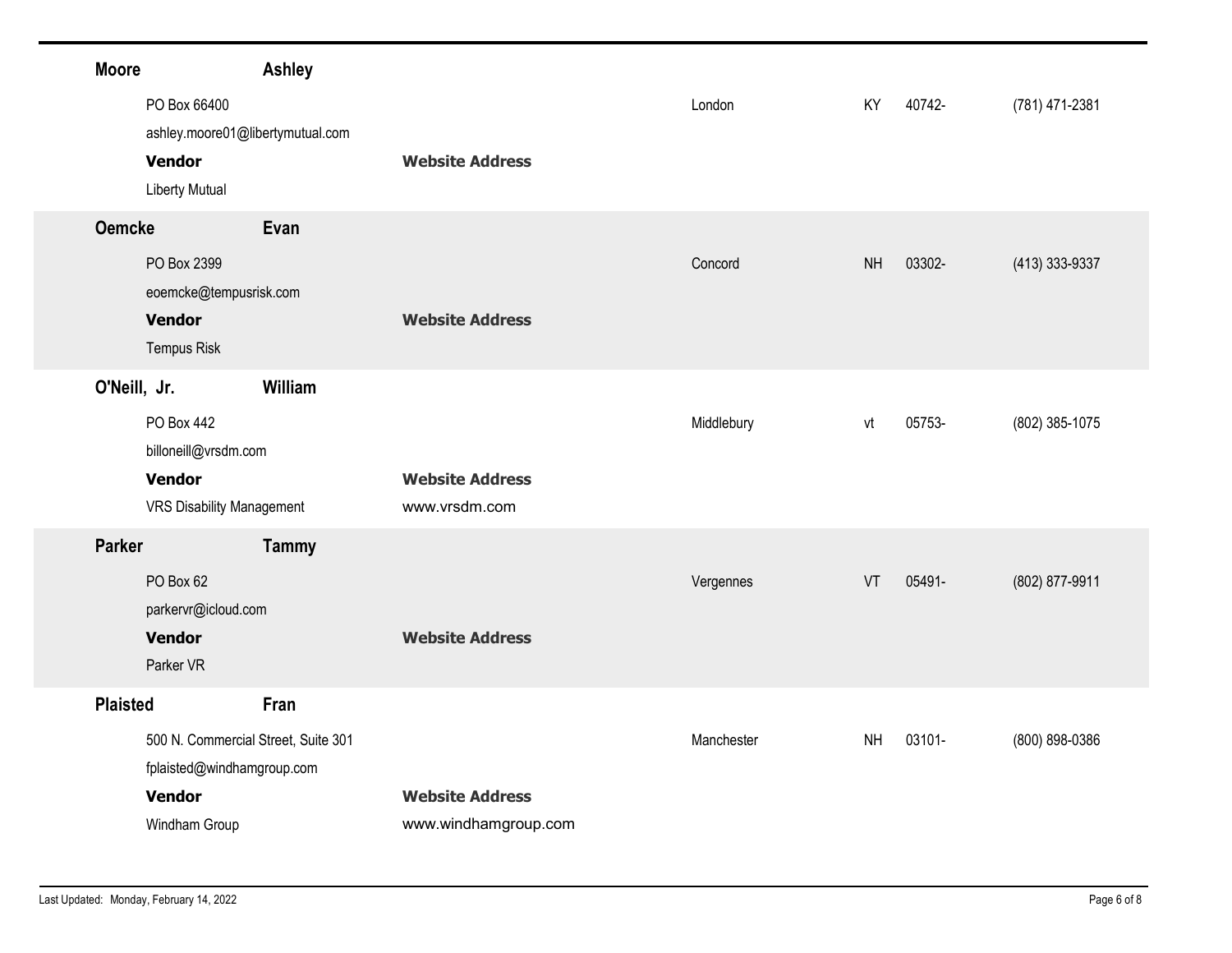|                 | <b>Provini-Salas</b>                      | <b>Maria</b>                           |                                                  |            |           |        |                |
|-----------------|-------------------------------------------|----------------------------------------|--------------------------------------------------|------------|-----------|--------|----------------|
|                 |                                           | 500 North Commercial Street, Suite 301 |                                                  | Manchester | <b>NH</b> | 03101- | (800) 898-0386 |
|                 | mpsalas@windhamgroup.com<br><b>Vendor</b> |                                        | <b>Website Address</b>                           |            |           |        |                |
|                 | Windham Group                             |                                        |                                                  |            |           |        |                |
| Regan           |                                           | Kathleen                               |                                                  |            |           |        |                |
|                 | 367 Deerfield Road<br>karegan@cvty.com    |                                        |                                                  | Allenstown | <b>NH</b> | 03275- | (603) 210-2347 |
|                 | <b>Vendor</b><br>Coventry                 |                                        | <b>Website Address</b>                           |            |           |        |                |
| <b>Rys</b>      |                                           | Karen                                  |                                                  |            |           |        |                |
|                 | 210 West Cummings Park                    |                                        |                                                  | Woburn     | MA        | 01801- | (800) 732-2224 |
|                 | karenrys@msn.com<br><b>Vendor</b>         |                                        | <b>Website Address</b>                           |            |           |        |                |
|                 | Concentra                                 |                                        |                                                  |            |           |        |                |
| <b>Skerritt</b> |                                           | Christopher                            |                                                  |            |           |        |                |
|                 | PO Box 2399<br>cskerritt@tempusrisk.com   |                                        |                                                  | Concord    | <b>NH</b> | 03302- | (203) 605-2814 |
|                 | <b>Vendor</b>                             |                                        | <b>Website Address</b>                           |            |           |        |                |
|                 | Tempus                                    |                                        |                                                  |            |           |        |                |
| Soja            | 813 Williams Street Suite 212             | <b>David</b>                           |                                                  | Longmeadow | MA        | 01106- | (413) 567-5871 |
|                 | david.soja@crc-s.com                      |                                        |                                                  |            |           |        |                |
|                 | <b>Vendor</b><br><b>CRC</b> Services      |                                        | <b>Website Address</b><br>www.crcservicesllc.com |            |           |        |                |
|                 |                                           |                                        |                                                  |            |           |        |                |